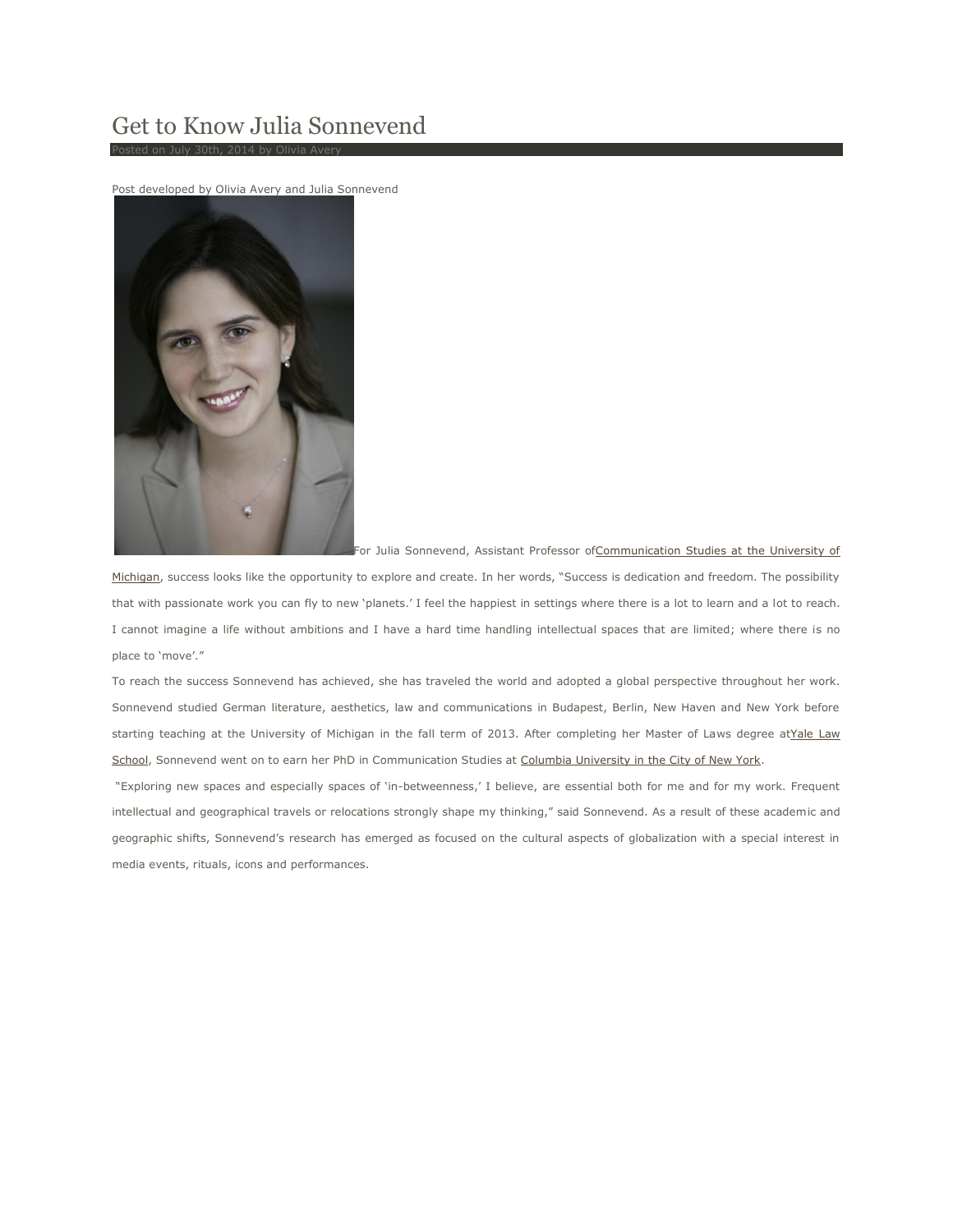

## Sonnevend in Jarusalem

Sonnevend's approach to research connects disciplines and institutions from multiple countries in order to achieve a unique global perspective. Sonnevend expanded on this idea, explaining, "For the first half of 2014, I was in Israel as a Lady Davis Postdoctoral [Fellow at the Hebrew University of Jerusalem,](http://ldft.huji.ac.il/) working on a book entitled *Stories Without Borders: The Making of a Global Iconic Event.* My book examines how we can tell the story of a news event in a way that people remember it internationally and over time. Focusing on the fall of the Berlin Wall as central case study, I show how the confusing events of November 9, 1989 gradually condensed into a simple phrase ("fall of the Berlin Wall"), a short emotional narrative of freedom, and a recognizable visual scene. I argue that this "package" of phrase, narrative and image now travels across multiple media platforms and has currency from China to Hungary to the United States, providing us with a contemporary myth."

It seems only fitting that with Julia Sonnevend's interest in intellectual cross-pollination, the inspiration for some of her best work comes from some unexpected sources. Sonnevend explains, "Somehow, I get the best ideas when walking around in art museums because the visual representations from various centuries speak to me. I think the best ideas come when you do not focus on finding them. For instance, a few months ago I was walking around in Jerusalem and suddenly saw a digital sign at a bus station: "Communication Failure." And I thought: what if I write a book on why communication (often) fails in families, in international relations and in media? Well, will this playful idea become a book, an essay or a paper? I am not sure yet, but I have certainly found this project at the least expected moment."